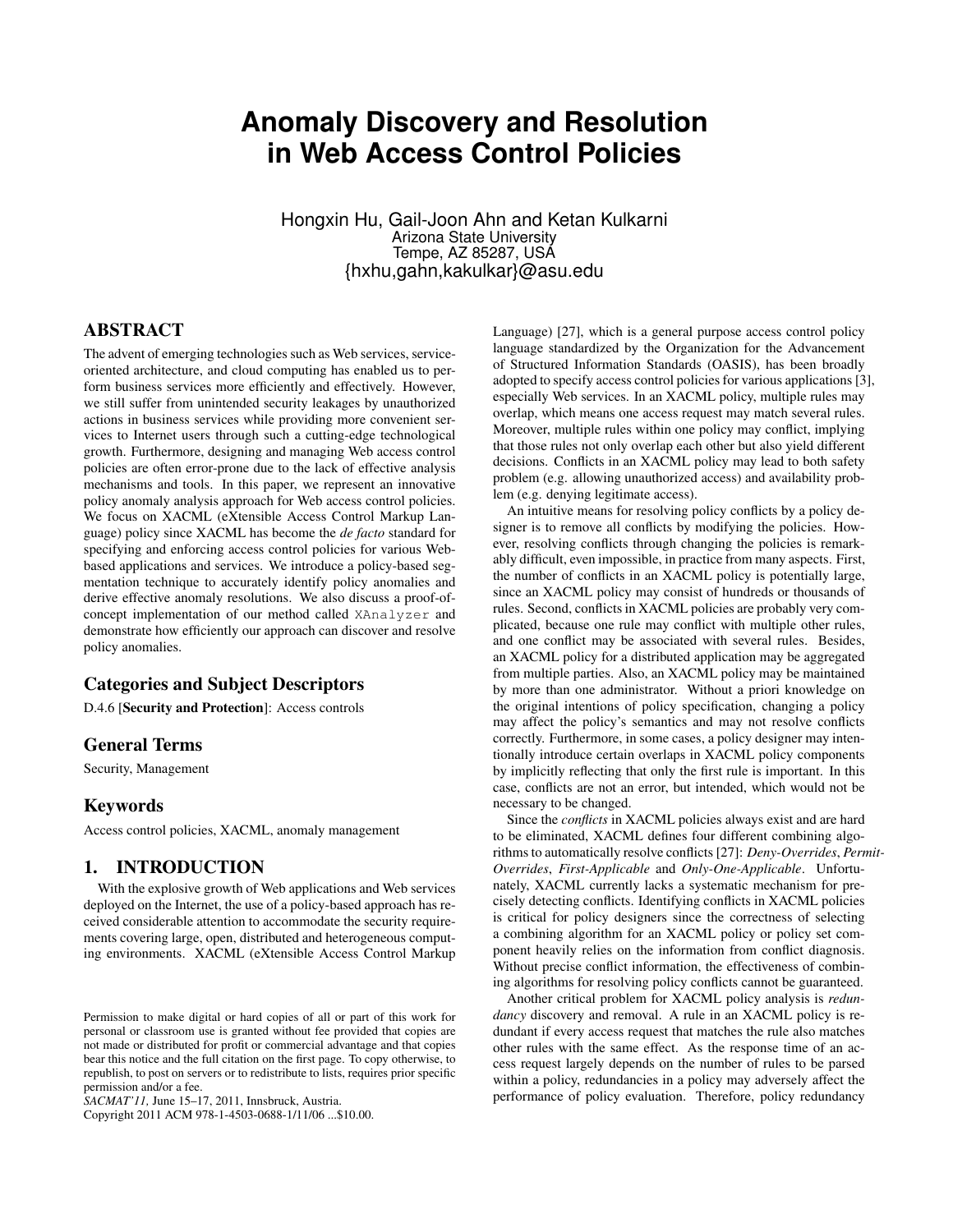is treated as policy *anomaly* as well. With the significant growth of Web applications deployed on the Internet, XACML policies grow rapidly in size and complexity. Hence, redundancy elimination can be treated as one of effective solutions for optimizing XACML policies and improving the performance of XACML evaluation.

Recently, policy anomaly detection has received a great deal of attention [7, 10, 22, 28], especially, in firewall policy analysis. Corresponding policy analysis tools, such as Firewall Policy Advisor [7] and FIREMAN [28], with the goal of discovering firewall policy anomalies have been developed. However, we cannot directly adopt those prior analysis approaches for XACML due to several reasons. First, most prior approaches mainly have the capability to detect *pairwise* policy anomalies, while a complete anomaly detection should consider all policy components as a whole piece. In other words, prior policy analysis approaches are still needed to be improved [8]. Second, the structure of firewall policies is flat but XACML has a hierarchical structure supporting recursive policy specification. Third, a firewall policy only supports one conflict resolution strategy (*first-match*) to resolve conflicts but XACML has four rule/policy combining algorithms. Last but not the least, a firewall rule is typically specified with fixed fields, while an XACML rule can be multi-valued. Therefore, a new policy analysis mechanism is desirable to cater those requirements from anomaly analysis in XACML policies.

In this paper, we introduce a policy-based segmentation technique, which adopts a binary decision diagram (BDD)-based data structure to perform set operations, for policy anomaly discovery and resolution. Based on this technique, an *authorization space* defined by an XACML policy or policy set component can be divided into a set of disjoint segments. Each segment associated with a unique set of XACML components indicates an overlap relation (either conflicting or redundant) among those components. Accurate anomaly information is crucial to the success of anomaly resolution. For example, conflict diagnosis information provided by a policy analysis tool can be utilized to guide the policy designers in selecting appropriate combining algorithms. Moreover, we observe that current XACML conflict resolution mechanisms are too restrictive by applying only one combining algorithm to resolve all identified conflicts within an XACML policy or policy set component. Also, many other desirable conflict resolution strategies exist [15, 18, 20], but cannot be directly supported by XACML. Thus, we additionally propose a flexible and extensible policy conflict resolution in this paper. Besides, we implement a policy analysis tool XAnalyzer based on our approach. To evaluate the practicality of our tool, our experiments deal with both real-life and synthetic XACML policies.

The rest of this paper is organized as follows. Section 2 overviews the XACML policy and briefly discusses anomalies in XACML policies. We describe the underlying data structure for XACML representation based on binary decision diagrams in Section 3. Section 4 presents our conflict detection and resolution approaches. In Section 5, we address our redundancy discovery and removal approaches. In Section 6, we discuss the implementation of our tool XAnalyzer and the evaluation of our approach. Section 7 overviews the related work and we conclude this paper in Section 8.

# **2. PRELIMINARIES**

### **2.1 XACML Overview**

XACML has become the *de facto* standard for describing access control policies and offers a large set of built-in functions, data types, combining algorithms, and standard profiles for defining application-specific features. At the root of all XACML policies is a *policy* or a *policy set*. A *policy set* is composed of a sequence of *policies* or other *policy sets* along with a *policy combining algorithm* and a *target*. A *policy* represents a single access control policy expressed through a *target*, a set of *rules* and a *rule combining algorithm*. The *target* defines a set of subjects, resources and actions the policy or policy set applies to. For an applicable policy or policy set, the corresponding target should be evaluated to be *true*; otherwise, the policy or policy set is skipped when evaluating an access request. A *rule set* is a sequence of rules. Each *rule* consists of a *target*, a *condition*, and an *effect*. The *target* of a rule decides whether an access request is applicable to the rule and it has a similar structure as the target of a policy or a policy set; the *condition* is a boolean expression to specify restrictions on the attributes in the target and refine the applicability of the rule; and the *effect* is either permit or deny. If an access request satisfies both the *target* and *condition* of a rule, the response is sent with the decision specified by the *effect* element in the rule. Otherwise, the response yields NotApplicable which is typically considered as deny.

An XACML policy often has conflicting rules or policies, which are resolved by four different *combining algorithms*: *Deny-Overrides*, *Permit-Overrides*, *First-Applicable* and *Only-One-Applicable* [27]. Figure 1 shows an example XACML policy. The root policy set  $PS<sub>1</sub>$  contains two policies,  $P<sub>1</sub>$  and  $P<sub>2</sub>$ , which are combined using *First-Applicable* combining algorithm. The policy  $P_1$  has three rules,  $r_1$ ,  $r_2$  and  $r_3$ , and its rule combining algorithm is *Deny*-*Overrides*. The policy  $P_2$  includes two rules  $r_4$  and  $r_5$  with *Deny-Overrides* combining algorithm. In this example, there are four subjects: *Manager*, *Designer*, *Developer* and *Tester*; two resources: *Reports* and *Codes*; and two actions: *Read* and *Change*. Note that both r<sup>2</sup> and r<sup>3</sup> define conditions over the *Time* attribute.

### **2.2 Anomalies in XACML Policies**

An XACML policy may contain both policy components and policy set components. Often, a rule anomaly occurs in a policy component, which consists of a sequence of rules. On the other hand, a policy set component consists of a set of policies or other policy sets, thus anomalies may also arise among policies or policy sets. Thus, we address XACML policy anomalies at both policy level and policy set level.

- **Anomalies at Policy Level:** A rule is *conflicting* with other rules, if this rule overlaps with others but defines a different effect. For example, the *deny* rule  $r_1$  is in conflict with the *permit* rule  $r_2$  in Figure 1 because rule  $r_2$  allows the access requests from a designer to change codes in the time interval [8:00, 17:00], which are supposed to be denied by  $r_1$ ; and a rule is *redundant* if there is other same or more general rules available that have the same effect. For instance, if we change the effect of  $r_2$  to *Deny*,  $r_3$  becomes redundant since  $r<sub>2</sub>$  will also deny a designer to change reports or codes in the time interval [12:00, 13:00].
- **Anomalies at Policy Set Level:** Anomalies may also occur across policies or policy sets in an XACML policy. For example, considering two policy components  $P_1$  and  $P_2$  of the policy set  $PS_1$  in Figure 1,  $P_1$  is *conflicting* with  $P_2$ , because  $P_1$  permits the access requests that a developer changes reports in the time interval [8:00, 17:00], but which are denied by  $P_2$ . On the other hand,  $P_1$  denies the requests allowing a designer to change reports or codes in the time interval [12:00, 13:00], which are permitted by  $P_2$ . Supposing the effect of  $r_2$  is changed to *Deny* and the condition of  $r_2$  is removed,  $r_4$  is turned to be *redundant* with respect to  $r_2$ , even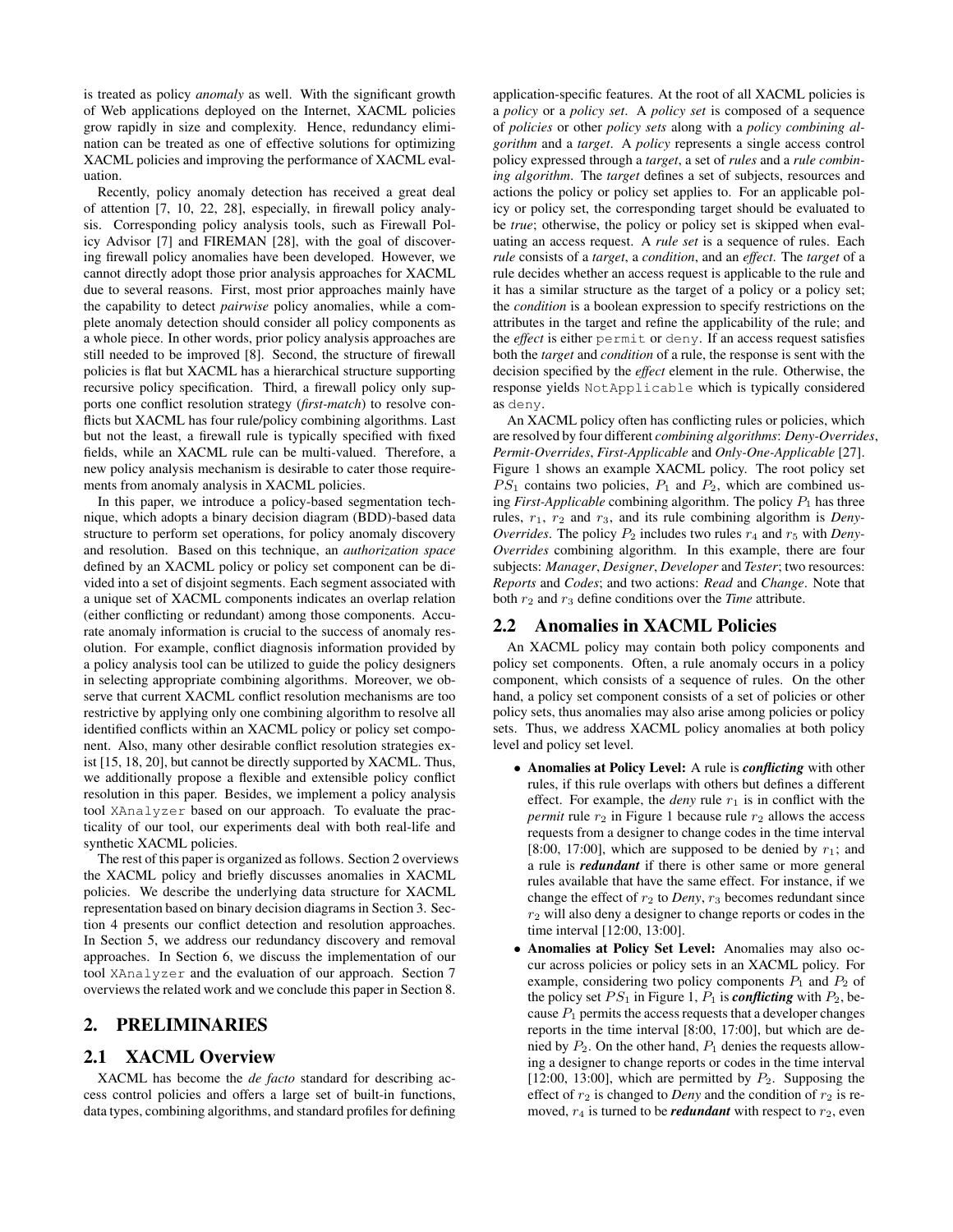```
1<PolicySet PolicySetId="PS," PolicyCombiningAlgId="First-Applicable">
      <Target/>\mathcal{P}<Policy PolicyId="P1" RuleCombiningAlgId="Deny-Overrides">
 \overline{3}\overline{4}<Target/>
        <Rule RuleId="r<sub>1</sub>" Effect="Deny">
 5
 6
          <Target>
 \overline{7}<Subjects><Subject>
                                     Designer
                                               </Subject>
 8
                                                </Subject></Subjects>
                      <Subject>
                                    Tester
            <Resources><Resource> Codes
 \mathbf{q}</Resource></Resource>
                                               </Action></Actions>
10
            <Actions><Action>
                                     Change
          </Target>
11
       </Rule>
12<Rule RuleId="r<sub>2</sub>" Effect="Permit">
13
14
          <Target>
15
                                     Designer </Subject>
            <Subjects><Subject>
                                     Developer </Subject></Subjects>
16
                      <Subject>
                                                </Resource>
17
            <Resources><Resource> Reports
                         <Resource> Codes
                                                </Resource></Resource>
18
19
            <Actions><Action>
                                                </Action>
                                     Read
                                     Change
                                               </Action></Actions>
20<Action>
21</Target>
22
          <Condition>
                          8:00 ≤ Time ≤ 17:00
                                                  </Condition>
       \langleRule>
2324
       <Rule RuleId="ra" Effect="Deny">
25
          <Target>
                                                </Subject></Subjects>
26
            <Subjects><Subject>
                                     Designer
27<Resources><Resource> Reports
                                                </Resource>
28
                         <Resource> Codes
                                                </Resource></Resources>
           <Actions><Action>
                                     Change
                                                </Action></Actions>
29
30
          </Target>
31
          <Condition>
                          12:00 ≤ Time ≤ 13:00
                                                   </Condition>
       </Rule>
32
33
      </Policy>
      <Policy PolicyId="P2" RuleCombiningAlgId="Permit-Overrides">
3435
        <Target/>
        <Rule RuleId="r4" Effect="Deny'>
36
\overline{37}<Target>
38
            <Subiects><Subiect>
                                     Developer</Subject></Subjects>
39
            <Resources><Resource> Reports </Resource></Resources>
40
            <Actions><Action>
                                     Change
                                               </Action></Actions>
41
          </Target>
42
       </Rule>
43
       <Rule RuleId="r<sub>s</sub>" Effect="Permit">
44
          <Target>
45
                                     Manager </Subject>
            <Subjects><Subject>
                                                </Subiect></Subiects>
46
                      <Subject>
                                     Designer
47
            <Resources><Resource> Reports
                                                </Resource>
                                                </Resource></Resources>
48
                         <Resource> Codes
49
            <Actions><Action>
                                     Change
                                                </Action></Actions>
50
          </Target>
51
       </Rule>
52
     </Policv>
53</PolicySet>
```
**Figure 1: An example XACML policy.**

though  $r_2$  and  $r_4$  are placed in different policies  $P_1$  and  $P_2$ , respectively.

Most prior anomaly detection work only treat a policy anomaly as an inconsistent or redundant relation between *two* rules. However, a policy anomaly may involve in multiple rules. For example, in Figure 1, access requests that a designer changes codes in the time interval [12:00, 13:00] are permitted by  $r_2$ , but denied by both  $r_1$  and  $r_3$ . Thus, this conflict associates with *three* rules. For another example, suppose the effect of  $r_3$  is changed to *Permit* and the subject of r<sup>3</sup> is replaced by *Manager* and *Developer*. If we only examine *pairwise* redundancies,  $r_3$  is not a redundant rule. However, if we check multiple rules simultaneously, we can identify  $r_3$  is redundant considering  $r_2$  and  $r_5$  together. We observe that precise anomaly diagnosis information is crucial for achieving an effective anomaly resolution. In this paper, we attempt to design a systematic approach and corresponding tool not only for accurate anomaly detection but also for effective anomaly resolution.

# **3. UNDERLYING DATA STRUCTURE**

Our policy-based segmentation technique introduced in subsequent sections requires a well-formed representation of policies for performing a variety of set operations. Binary Decision Diagram (BDD) [13] is a data structure that has been widely used for formal verification and simplification of digital circuits. In this work, we leverage BDD as the underlying data structure to represent XACML policies and facilitate effective policy analysis.

Given an XACML policy, it can be parsed to identify subject, action, resource and condition attributes. Once these attributes are identified, all XACML rules can be transformed into Boolean expressions [9]. Each Boolean expression of a rule is composed of atomic Boolean expressions combined by logical operators ∨ and ∧. Atomic Boolean expressions are treated as equality constraints or range constraints on attributes (e.g.  $Subject = "student")$  or on conditions (e.g.  $8:00 \leq Time \leq 17:00$ ).

EXAMPLE 1. *Consider the example XACML policy in Figure 1 in terms of* atomic Boolean expressions*. The Boolean expression for rule*  $r_1$  *is:* 

 $(Subject = "Designer" \vee Subject = "Tester") \wedge$  $(Resource = "Codes") \wedge (Action = "Change")$ 

*The Boolean expression for rule*  $r_2$  *is:* 

 $(Subject = "Designer" \vee Subject = "Tester") \wedge$  $(Resource = "Reports" \vee Resource = "Codes") \wedge$  $(Action = "Read" \vee Action = "Change") \wedge$  $(8:00 \leq Time \leq 17:00)$ 

Boolean expressions for XACML rules may consist of atomic Boolean expressions with overlapping value ranges. In such cases, those atomic Boolean expressions are needed to be transformed into a sequence of new atomic Boolean expressions with disjoint value ranges. Agrawal et al. [5] have identified different categories of such atomic Boolean expressions and addressed corresponding solutions for those issues. We adopt similar approach to construct our Boolean expressions for XACML rules.

**Table 1: Atomic Boolean expressions and corresponding Boolean variables for**  $P_1$ **.** 

| <b>Unique Atomic Boolean Expression</b> | Boolean Variable |
|-----------------------------------------|------------------|
| $Subject = "Designer"$                  | $S_1$            |
| $Subject = "Tester"$                    | $S_2$            |
| $Subject = "Developer"$                 | $S_3$            |
| $Subject = "Management"$                | $S_4$            |
| $Resource = "Reports"$                  | $R_1$            |
| $Resource = "Codes"$                    | $R_{2}$          |
| $Action = "Read"$                       | $A_1$            |
| $Action = "Change"$                     | A <sub>2</sub>   |
| $8:00 \leq Time \leq 12:00$             | $C_1$            |
| $12:00 \leq Time \leq 13:00$            | $C_2$            |
| $13:00 \leq Time \leq 17:00$            | €2               |

We encode each of the atomic Boolean expression as a Boolean variable. For example, an atomic Boolean expression

*Subject="Designer"* is encoded into a Boolean variable  $S_1$ . A complete list of Boolean encoding for the example XACML policy in Figure 1 is shown in Table 1. We then utilize the Boolean encoding to construct Boolean expressions in terms of Boolean variables for XACML rules.

EXAMPLE 2. *Consider the example XACML policy in Figure 1 in terms of* Boolean variables. The Boolean expression for rule  $r_1$ *is:*

 $(S1 \vee S2) \wedge (R2) \wedge (A2)$ 

*The Boolean expression for rule*  $r_2$  *is:*  $(S1 \vee S2) \wedge (R1 \vee R2) \wedge (A1 \vee A2) \wedge (C1 \vee C2 \vee C3)$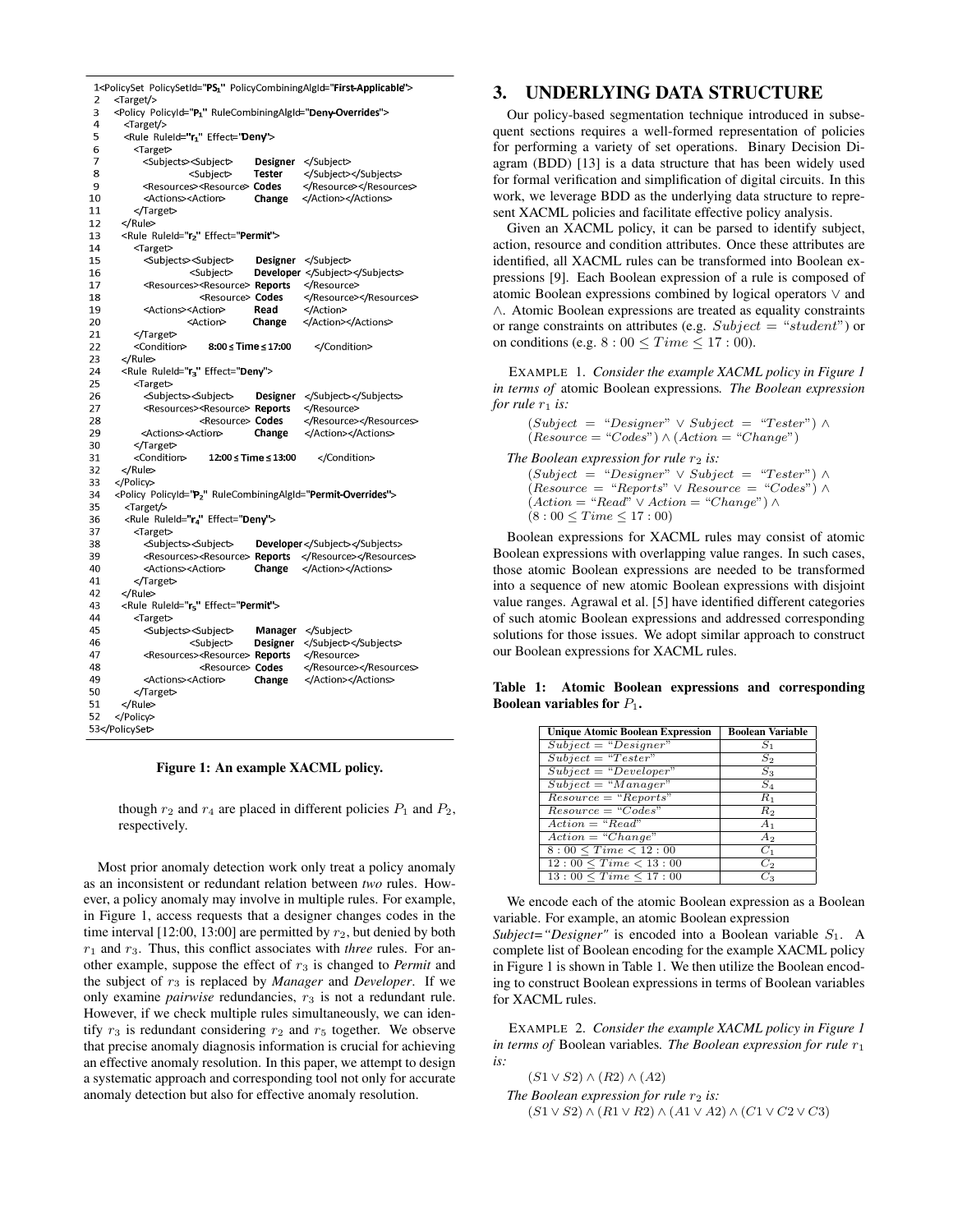BDDs are acyclic directed graphs which represent Boolean expressions compactly. Each nonterminal node in a BDD represents a Boolean variable, and has two edges with binary labels, 0 and 1 for *nonexistent* and *existent*, respectively. Terminal nodes represent Boolean value  $T$  (True) or  $F$  (False). Figures 2(a) and 2(b) give BDD representations of two rules  $r_1$  and  $r_2$ , respectively.



#### **Figure 2: Representing and operating on rules of XACML policy with BDD.**

Once the BDDs are constructed for XACML rules, performing set operations, such as unions (∪), intersections (∩) and set differences  $(\cdot)$ , required by our policy-based segmentation algorithms (see Algorithm 1 and Algorithm 2) is efficient as well as straightforward. Figure 2(c) shows an integrated BDD, which is the intersection of BDDs of  $r_1$  and  $r_2$ . Note that the resulting BDD from the intersection operation may have *less* number of nodes due to the canonical representation of BDD.

# **4. CONFLICT DETECTION AND RESOLU-TION**

We first introduce a concept of *authorization space*, which adopts aforementioned BDD-based policy representation to perform policy anomaly analysis. This concept is defined as follows.

**DEFINITION 1.** *(Authorization Space). Let*  $R_x$ ,  $P_x$  *and*  $PS_x$ *be the set of rules, policies and policy sets, respectively, of an XACML policy* x*. An authorization space for an XACML policy component*  $c \in R_x \cup P_x \cup PS_x$  *represents a collection of all access requests*  $Q_c$  *to which a policy component c is applicable.* 

### **4.1 Conflict Detection Approach**

Our conflict detection mechanism examines conflicts at both policy level and policy set level for XACML policies. In order to precisely identify policy conflicts and facilitate an effective conflict resolution, we present a policy-based segmentation technique to partition the entire authorization space of a policy into disjoint authorization space segments. Then, conflicting authorization space segments (called *conflicting segment* in the rest of this paper), which contain policy components with different effects, are identified. Each conflicting segment indicates a policy conflict.

#### *4.1.1 Conflict Detection at Policy Level*

A policy component in an XACML policy includes a set of rules. Each rule defines an authorization space with the effect of either permit or deny. We call an authorization space with the effect of permit *permitted space* and an authorization space with the effect of deny *denied space*.

Algorithm 1 shows the pseudocode of generating conflicting segments for a policy component P. An entire authorization space derived from a policy component is first partitioned into a set of disjoint segments. As shown in lines 16-32 in Algorithm 1, a function called Partition() accomplishes this procedure. This function works by adding an authorization space s derived from a rule  $r$  to an authorization space set  $S$ . A pair of authorization spaces must satisfy one of the following relations: *subset* (line 19), *superset* (line 24), *partial match* (line 27), or *disjoint* (line 31). Therefore, one can utilize set operations to separate the overlapped spaces into disjoint spaces.

#### **Algorithm 1**: Identify Disjoint Conflicting Authorization Spaces of Policy P

**Input**: A policy P with a set of rules.

- **Output:** A set of disjoint conflicting authorization spaces CS for P.
- **1** */\* Partition the entire authorization space of* P *into disjoint spaces\*/*
- 2  $S. New();$ <br>3  $S \leftarrow Par$
- **3**  $S \leftarrow \textbf{Partition\_P}(P);$ <br>**4** /\* *Identify the conflicting* **4** */\* Identify the conflicting segments \*/*
- 
- **5** CS.New();<br>**6** foreach  $s \in \mathcal{S}$  $$
- **7** */\* Get all rules associated with a segment* s *\*/*
- $\mathbf{8}$   $\begin{array}{|c|c|c|c|} \hline \mathbf{8}^{\prime} & \longleftarrow GetRule(s); \hline \end{array}$
- 
- **if**  $\exists r_i \in R', r_j \in R', r_i \neq r_j$  and  $r_i.Effect \neq r_j.Effect$  then **10** CS.Append(s);
- **11 Partition\_P**(P )
- **12**  $R \leftarrow GetRule(P)$ ;
- **13 foreach** r ∈ R **do**
- **14**  $s_r \leftarrow$  *AuthorizationSpace(r)*;  
**15** *S*  $\leftarrow$  **Partition**(*S*, *s\_r*);
- $-$  **Partition** $(S, s_r);$

```
16 return S;
```

```
17 Partition(S, s_r)18 foreach s \in S do<br>19 d \qquad f s_n is a sub
                     1<sup>*</sup> s_r is a subset of s<sup>*</sup>/
20 if s_r \subset s then<br>21 i S.Appen
21 \begin{array}{|c|c|c|c|} \hline & S. Append(s \setminus s_r); \ \hline & s \longleftarrow s_r; \hline \end{array}\begin{array}{c|c}\n\textbf{22} & s \leftarrow s_r; \\
\textbf{23} & Break;\n\end{array}23 Break;
24 \begin{array}{l} \n\mathbf{25} \quad \text{else if } s_r \text{ is a superset of } s^*\text{/} \\
\text{else if } s_r \supset s \text{ then}\n\end{array}25 else if sr ⊃ s then
                        s_r \longleftarrow s_r \setminus s;27 \begin{array}{l} \n\mathbf{27} \quad \times \quad s_r \text{ partially matches } s^* \n\end{array}<br>
28 else if s_r \cap s \neq \emptyset then
28 else if s_r \cap s \neq \emptyset then<br>29 else if s_r \cap s \neq \emptyset then
29 S.Append(s \ s<sub>r</sub>);<br>30 S. \leftarrow s<sub>r</sub> \cap s<sup>r</sup>
                                s \longleftarrow s_r \cap s;31 s_r \leftarrow s_r \setminus s;32 S. Append(s_r);
```
**33 return** S;

Conflicting segments are identified as shown in lines 6-9 in Algorithm 1. A set of conflicting segments  $CS$ : { $cs_1, cs_2, ..., cs_n$ } from conflicting rules has the following three properties:

- 1. All conflicting segments are pairwise disjoint:  $cs_i \cap cs_j = \emptyset, 1 \leq i \neq j \leq n;$
- 2. Any two different requests q and  $q'$  within a single conflicting segment  $(c s_i)$  are matched by exact same set of rules:  $GetRule(q) = GetRule(q'), \forall q \in cs_i, q' \in cs_i, q \neq q';$ and
- 3. The effects of matched rules in any conflicting segments contain both "Permit" and "Deny."

Figure 3 gives a representation of the segments of authorization space derived from the policy  $P_1$  in the XACML example policy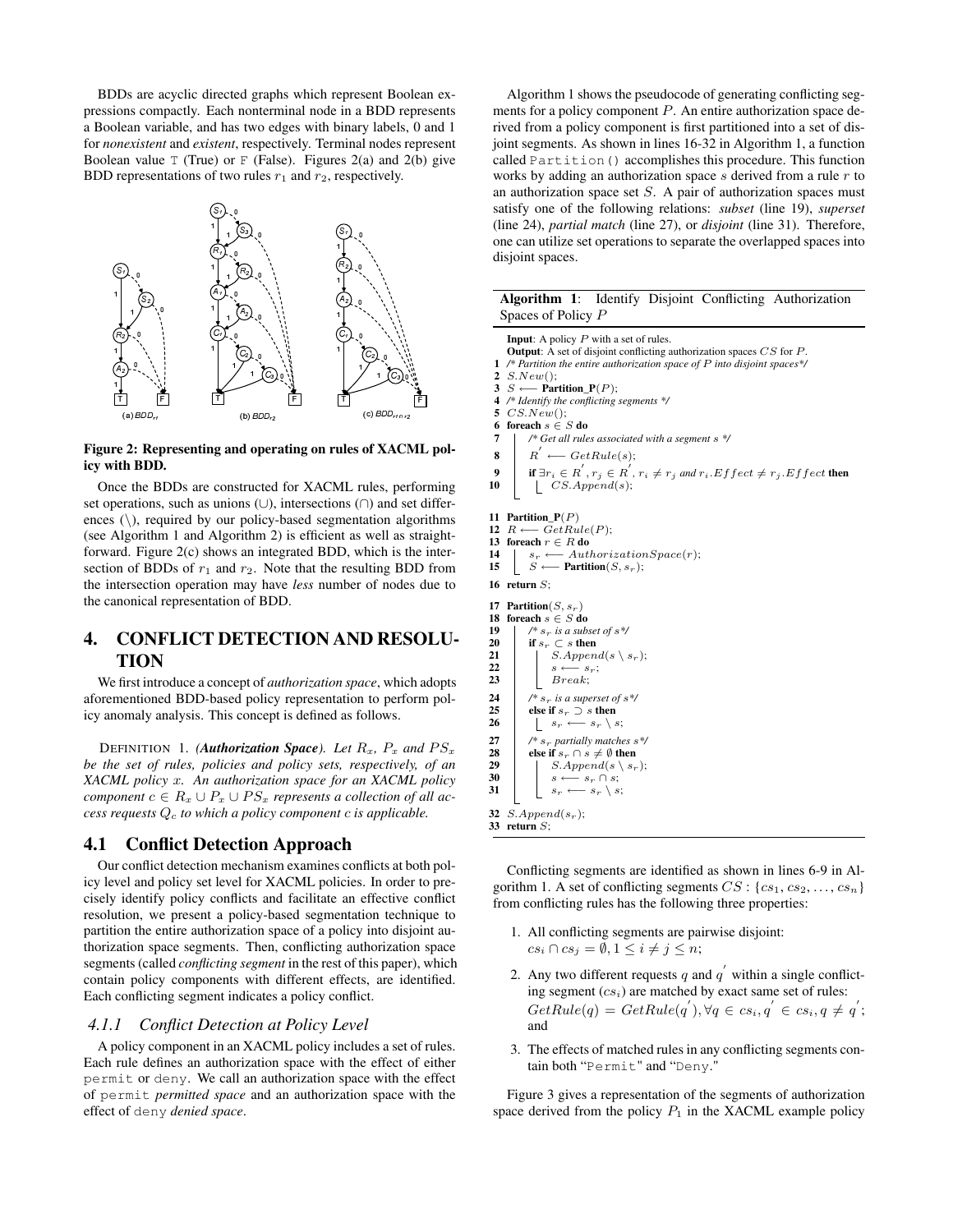

Permitted Space Denied Space Conflicting Space

#### **Figure 3: Disjoint segments of authorization space for policy** P<sup>1</sup> **in the example XACML policy.**

shown in Figure  $1<sup>1</sup>$ . We can notice that five unique disjoint segments are generated. In addition, three conflicting segments  $cs<sub>1</sub>$ ,  $cs<sub>2</sub>$  and  $cs<sub>3</sub>$  are identified. They represent three policy conflicts, where conflicting segment  $cs_1$  is associated with a rule set consisting of two rules  $r_1$  and  $r_2$ , conflicting segment  $cs_2$  is related to a rule set including three rules  $r_1$ ,  $r_2$  and  $r_3$ , and conflicting segment  $cs_3$  is associated with a rule set containing two rules  $r_2$  and  $r_3$ .

#### *4.1.2 Conflict Detection at Policy Set Level*

There are two major challenges that need to be taken into consideration when we design an approach for XACML analysis at policy set level.

- 1. XACML supports four rule/policy combining algorithms: *First-Applicable*, *Only-One-Applicable*, *Deny-Overrides*, and *Permit-Overrides*.
- 2. An XACML policy is specified recursively and therefore has a hierarchical structure. In XACML, a policy set contains a sequence of policies or policy sets, which may further contain other policies or policy sets.

Each authorization space segment also has an effect, which is decided by XACML components covered by this segment. For nonconflicting segments, the effect of a segment equals to the effect of components covered by this segment. Regarding conflicting segments, the effect of a segment depends on the following four cases of combining algorithm  $(CA)$ , which is used by the owner (a policy or a policy set) of the segment.

- 1. CA=*First-Applicable*: In this case, the effect of a conflicting segment equals to the effect of the first component covered by the conflicting segment.
- 2. CA=*Permit-Overrides*: The effect of a conflicting segment is always assigned with "Permit," since there is at least one component with "Permit" effect within this conflicting segment.
- 3. CA=*Deny-Overrides*: The effect of a conflicting segment always equals to "Deny."
- 4. CA=*Only-One-Applicable*: The effect of a conflicting segment equals to the effect of only-applicable component.

To support the recursive specifications of XACML policies, we parse and model an XACML policy as a tree structure, where each terminal node represents an individual rule, each nonterminal node whose children are all terminal nodes represents a policy, and each nonterminal node whose children are all nonterminal nodes represents a policy set. At each nonterminal node, we store the target

and combining algorithm. At each terminal node, the target and effect of the corresponding rule are stored.

Algorithm 2 shows the pseudocode of identifying disjoint conflicting authorization spaces for a policy set  $PS$  based on the tree structure. In order to partition authorization spaces of all nodes contained in a policy set tree, this algorithm recursively calls the partition functions, Partition\_P() and Partition\_PS(), to deal with the policy nodes (lines 16-17) and the policy set nodes (lines 19-20), respectively. Once all children nodes of a policy set are partitioned, we can then represent the authorization space of each child node  $(E)$  with two subspaces *permitted subspace*  $(E^P)$ and *denied subspace* (E <sup>D</sup>) by aggregating all "Permit" segments and "Deny" segments, respectively, as follows:

$$
\begin{cases}\nE^P = \bigcup_{s_i \in S_E} s_i & \text{if } Effect(s_i) = Permit \\
E^D = \bigcup_{s_i \in S_E} s_i & \text{if } Effect(s_i) = Deny\n\end{cases} \tag{1}
$$

where  $S_E$  denotes the set of authorization space segments of the child node E.

For example, Figure 4 shows the result of aggregating authorization spaces shown in Figure 3. Two subspaces  $P_1^P$  and  $P_1^D$  are constructed for the policy  $P_1$ , which is a child node of the policy set  $PS_1$  in our example XACML policy.



**Figure 4: Aggregation of authorization spaces.**

In order to generate segments for the policy set  $PS$ , we can then leverage two subspaces  $(E^P \text{ and } E^D)$  of each child node  $(E)$  to partition existing authorization space set belonging to PS (lines 28-29). Figure 5 represents an example of the segments of authorization space derived from policy set  $PS_1$  in our example policy (Figure 1). We can observe that seven unique disjoint segments are generated, and two of them  $cs_1$  and  $cs_2$  are conflicting segments, where  $cs_1$  is related to  $P_1^P$  and  $P_2^D$ , and  $cs_2$  is associated with  $P_1^D$ and  $P_2^P$ . They indicate two conflicts occurring in  $PS$  at policy set level.



Permitted Space | Denied Space | Conflicting Space

**Figure 5: Disjoint segments of authorization space for policy set** PS<sup>1</sup> **in the example XACML policy.**

# **4.2 Fine-Grained Conflict Resolution**

Once conflicts within a policy component or policy set component are identified, a policy designer can choose appropriate conflict resolution strategies to resolve those identified conflicts. However, current XACML conflict resolution mechanisms have limitations in resolving conflicts effectively. First, existing conflict resolution mechanisms in XACML are too restrictive and only allow a policy designer to select one combining algorithm to resolve all

<sup>&</sup>lt;sup>1</sup>For the purposes of brevity and understandability, we employ a two dimensional geometric representation for each authorization space segment. Note that a rule in an XACML policy typically has multiple fields, thus a complete representation of authorization space should be multi-dimensional.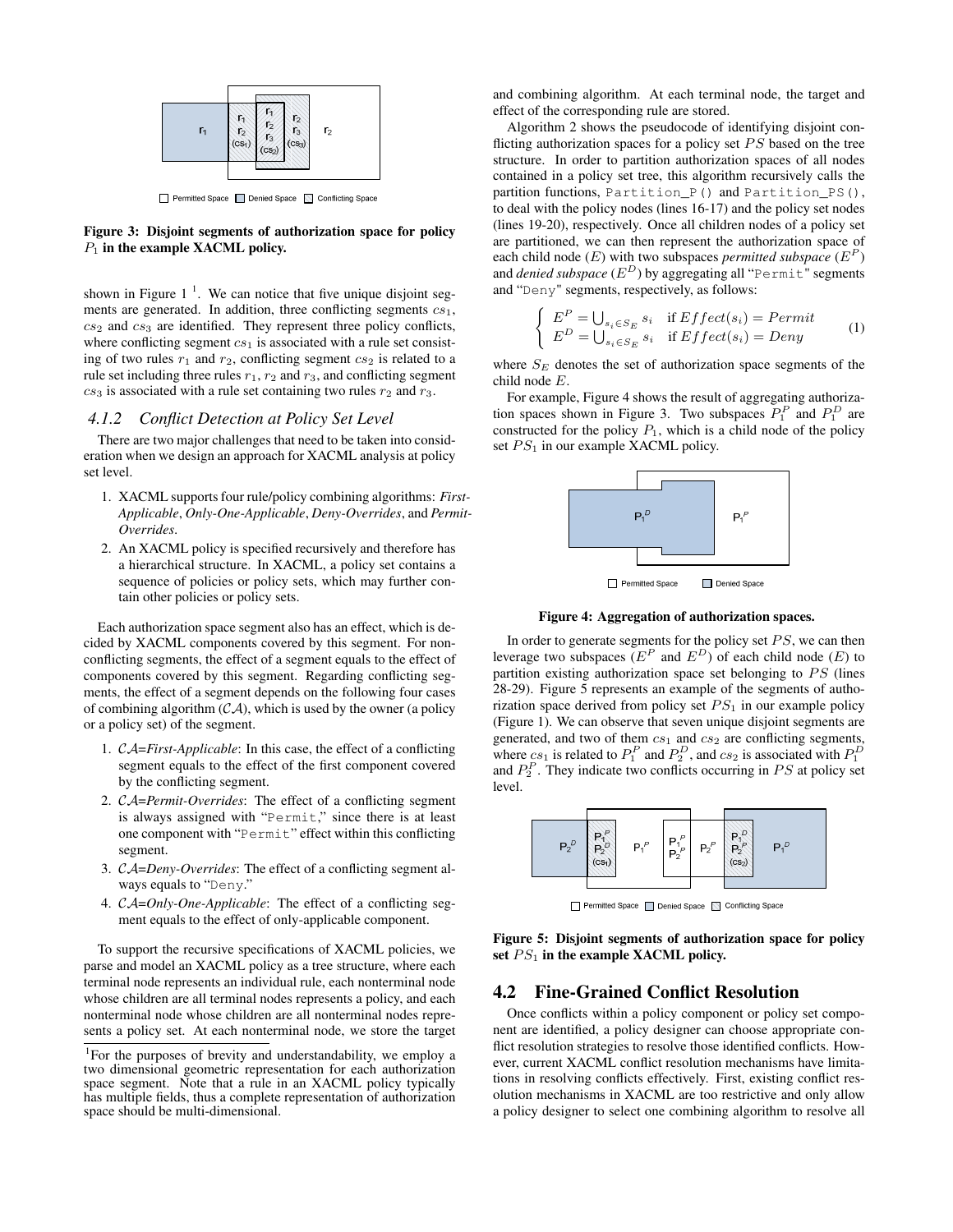**Algorithm 2**: Identify Disjoint Conflicting Authorization Spaces of Policy Set PS

**Input**: A policy set PS with a set of policies or other policy sets. **Output**: A set of disjoint conflicting authorization spaces CS for PS. */\* Partition the entire authorization space of* PS *into disjoint spaces\*/* **2** S.New(); S ←− **Partition\_PS**(PS); */\* Identify the conflicting segments \*/* CS.New(); **foreach**  $s \in S$  **do**<br>**7**  $\vdash E \leftarrow Get$  $E \longleftarrow GetElement(s);$  **if**  $\exists e_i \in E, e_j \in E, e_i \neq e_j$  and  $e_i.Effect \neq e_j.Effect$  **then**<br>**9 i** CS Amend(s): CS.Append(s); **Partition\_PS**(PS)  $S^{''}.New$  ();  $C$  ←  $G$ etChild(PS);<br>**13** foreach  $c \in C$  do **foreach**  $c \in C$  **do**  |  $S'$ . $New()$ ; /\* c is a policy\*/<br>**16 if**  $Is Policy(c)$ **if**  $IsPolicy(c) = true$  **then**  $\begin{array}{ccc} \n\mathbf{17} & | & S' \longleftarrow \mathbf{Partition\_P}(c); \n\end{array}$  */\** c *is a policy set\*/* **else if**  $IsPolicySet(c) = true$  **then**   $\begin{bmatrix} S' \leftarrow P$ **Partition\_PS**(*c*)  $E^P.New();$  $22 \quad \big| \quad E^D. New();$ **foreach**  $s' \in S'$  **do**   $\begin{pmatrix} 1 & 1 & 1 \\ 1 & 1 & 1 \end{pmatrix}$  **if** *Effect*(s') = *Permit* **then**  $\begin{array}{|c|c|c|c|c|} \hline \end{array}$   $E^P \leftarrow E^P \cup s$ ;  $\qquad$  **else if** *Effect*(s') = *Deny* **then**  $\left| \begin{array}{c} \end{array} \right|$   $E^D \leftarrow E^D \cup s$ ;  $\boldsymbol{S}^{\prime\prime}$  $28 \quad | \quad S'' \longleftarrow \textbf{Partition}(S'', E^P);$  $\boldsymbol{S}^{\prime\prime}$   $S'' \leftarrow$  **Partition** $(S'', E^D);$ return  $S''$ ;

identified conflicts within a policy or policy set component. A policy designer may want to adopt different combining algorithms to resolve different conflicts. Second, XACML offers four conflict resolution strategies. However, many conflict resolution strategies exist [15, 18, 20], but cannot be specified in XACML. Thus, it is necessary to seek a comprehensive conflict resolution mechanism for more effective conflict resolution. Towards this end, we introduce a flexible and extensible conflict resolution framework to achieve a fine-grained conflict resolution as shown in Figure 6.

### *4.2.1 Effect Constraint Generation from Conflict Resolution Strategy*

Our conflict resolution framework introduces an *effect constraint* that is assigned to each conflicting segment. An effect constraint for a conflicting segment defines a desired response (either permit or deny) that an XACML policy should take when any access request matches the conflicting segment. The effect constraint is derived from the conflict resolution strategy associated with the conflicting segment. A policy designer chooses an appropriate conflict resolution strategy for each identified conflict by examining the features of conflicting segment and associated conflicting components. In our conflict resolution framework, a policy designer is able to adopt different strategies to resolve conflicts indicated by different conflicting segments. In addition to four standard XACML conflict resolution strategies, user-defined strategies [20], such as *Recency-Overrides*, *Specificity-overrides* and *High-Authority-Overrides*, can be implied in our framework as well.



**Figure 6: Fine-grained conflict resolution framework.**

#### *4.2.2 Conflict Resolution Based on Effect Constraints*

A key feature of adopting *effect constraints* in our framework is that other conflict resolution strategies assigned to resolve different conflicts by a policy designer can be *automatically* mapped to standard XACML combining algorithms, without changing the way that current XACML implementations perform. As illustrated in Figure 6, an XACML combining algorithm can be derived for a target component by examining all effect constraints of the conflicting segments. If all effect constraints are "Permit," *Permit-Overrides* is selected for the target component to resolve all conflicts. In case that all effect constraints are "Deny," *Deny-Overrides* is assigned to the target component. Then, if the target component is a policy set and all effect constraints can be satisfied by applying *Only-One-Applicable* combining algorithm, *Only-One-Applicable* is selected as the combining algorithm of the target component. Otherwise, *First-Applicable* is selected as the combining algorithm of the target component. In order to resolve all conflicts within the target component by applying *First-Applicable*, the process of reordering conflicting components is compulsory. Therefore, the firstapplicable component in each conflicting segment has the same effect with corresponding effect constraint.

# **5. REDUNDANCY DISCOVERY AND RE-MOVAL**

Our redundancy discovery and removal mechanism also leverage the policy-based segmentation technique to explore redundancies at both policy level and policy set level. We give a definition of rule redundancy as follows, which serves as a foundation of our redundancy elimination approach.

DEFINITION 2. *(Rule Redundancy). A rule* r *is redundant in an XACML policy* p *iff the authorization space derived from the resulting policy* p ′ *after removing* r *is equivalent to the authorization space defined by* p*.*

# **5.1 Redundancy Elimination at Policy Level**

We employ following four steps to identify and eliminate rule redundancies at policy level: authorization space segmentation, property assignment for rule subspaces, rule correlation break, and redundant rule removal.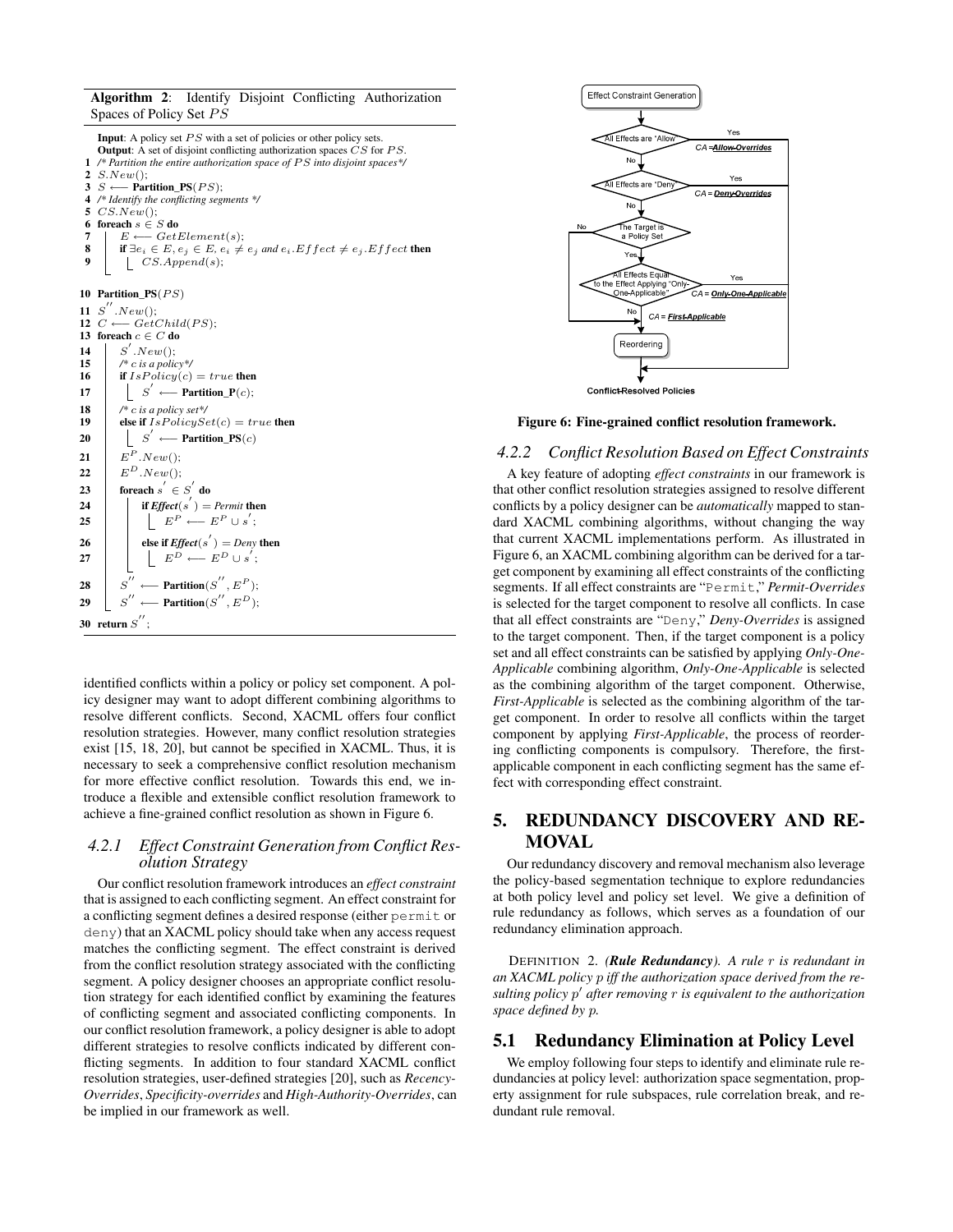

**Figure 7: Example of eliminating redundancies at policy level.**

#### *5.1.1 Authorization Space Segmentation*

We first perform the policy segmentation function Partition P() defined in Algorithm 1 to divide the entire authorization space of a policy into disjoint segments. We classify the policy segments in following categories: *non-overlapping* segment and *overlapping* segment, which is further divided into *conflicting overlapping* segment and *non-conflicting overlapping* segment. Each *non-overlapping* segment associates with one unique rule and each *overlapping* segment is related to a set of rules, which may conflict with each other (*conflicting overlapping* segment) or have the same effect (*non-conflicting overlapping* segment). Figure 7(a) illustrates an authorization space segmentation for a policy with eight rules. In this example, two policy segments  $s_4$  and  $s_6$  are *non-overlapping* segments. Other policy segments are *overlapping* segments, including two *conflicting overlapping* segments  $s_1$  and  $s_3$ , and two *non-conflicting overlapping* segments  $s_2$  and  $s_5$ .

#### *5.1.2 Property Assignment for Rule Subspaces*

In this step, every rule subspace covered by a policy segment is assigned with a property. Four property values, *removable* (R), *strong irremovable* (SI), *weak irremovable* (WI) and *correlated* (C), are defined to reflect different characteristics of rule subspace. *Removable* property is used to indicate that a rule subspace is removable. In other words, removing such a rule subspace does not make any impact on the original authorization space of an associated policy. *Strong irremovable* property means that a rule subspace cannot be removed because the effect of corresponding policy segment can be only decided by this rule. *Weak irremovable* property is assigned to a rule subspace when any subspace belonging to the same rule has *strong irremovable* property. That means a rule subspace becomes irremovable due to the reason that other portions of this rule cannot be removed. *Correlated* property is assigned to multiple rule subspaces covered by a policy segment, if the effect of this policy segment can be determined by any of these rules. We next introduce three processes to perform the property assignments to all of rule subspaces within the segments of a policy, considering different categories of policy segments.

**Process1:** *Property assignment for the rule subspace covered by a non-overlapping segment*. A non-overlapping segment contains only one rule subspace. Thus, this rule subspace is assigned with *strong irremovable* property. Other rule subspaces associated with the same rule are assigned with *weak irremovable* property, excepting the rule subspaces that already have *strong irremovable* property.

- **Process2:** *Property assignment for rule subspaces covered by a conflicting segment*. We present this property assignment process based on the following three cases of rule combining algorithm  $(CA)$ .
	- 1. CA=*First-Applicable*: In this case, the first rule subspace covered by the conflicting segment is assigned with *strong irremovable* property. Other rule subspaces in the same segment are assigned with *removable* property. Meanwhile, other rule subspaces associated with the same rule are assigned with *weak irremovable* property except the rule subspaces already having *strong irremovable* property.
	- 2. CA=*Permit-Overrides*: All subspaces of "deny" rules in this conflicting segment are assigned with *removable* property. If there is only one "permit" rule subspace, this case is handled which is similar to the *First-Applicable* case. If any "permit" rule subspace has been assigned with *weak irremovable* property, other rule subspaces without *irremovable* property are assigned with *removable* property. Otherwise, all "permit' rule subspaces are assigned with *correlated* property.
	- 3. CA=*Deny-Overrides*: This case is dealt with as the same as *Permit-Overrides* case.
- **Process3:** *Property assignment for rule subspaces covered by a non-conflicting overlapping segment*. If any rule subspace has been assigned with *weak irremovable* property, other rule subspaces without *irremovable* property are assigned with *removable* property. Otherwise, all subspaces within the segment are assigned with *correlated* property.

Figure 7(b) shows the result of applying our property assignment mechanism, which performs three property assignment processes in sequence, to the example presented in Figure  $7(a)$ . We can easily identify that  $r_3$  and  $r_8$  are *removable* rules, where all subspaces are with *removable* property. However, we need to further examine the *correlated* rules  $r_2$ ,  $r_4$  or  $r_7$ , which contain some subspaces with *correlated* property. The extension with correlation break algorithm remains in our future work. Figure 7(c) depicts the result of redundancy removal for the example.

# **5.2 Redundancy Elimination at Policy Set Level**

Similar to the solution of conflict detection at policy set level, we handle the redundancy removal for a policy set based on an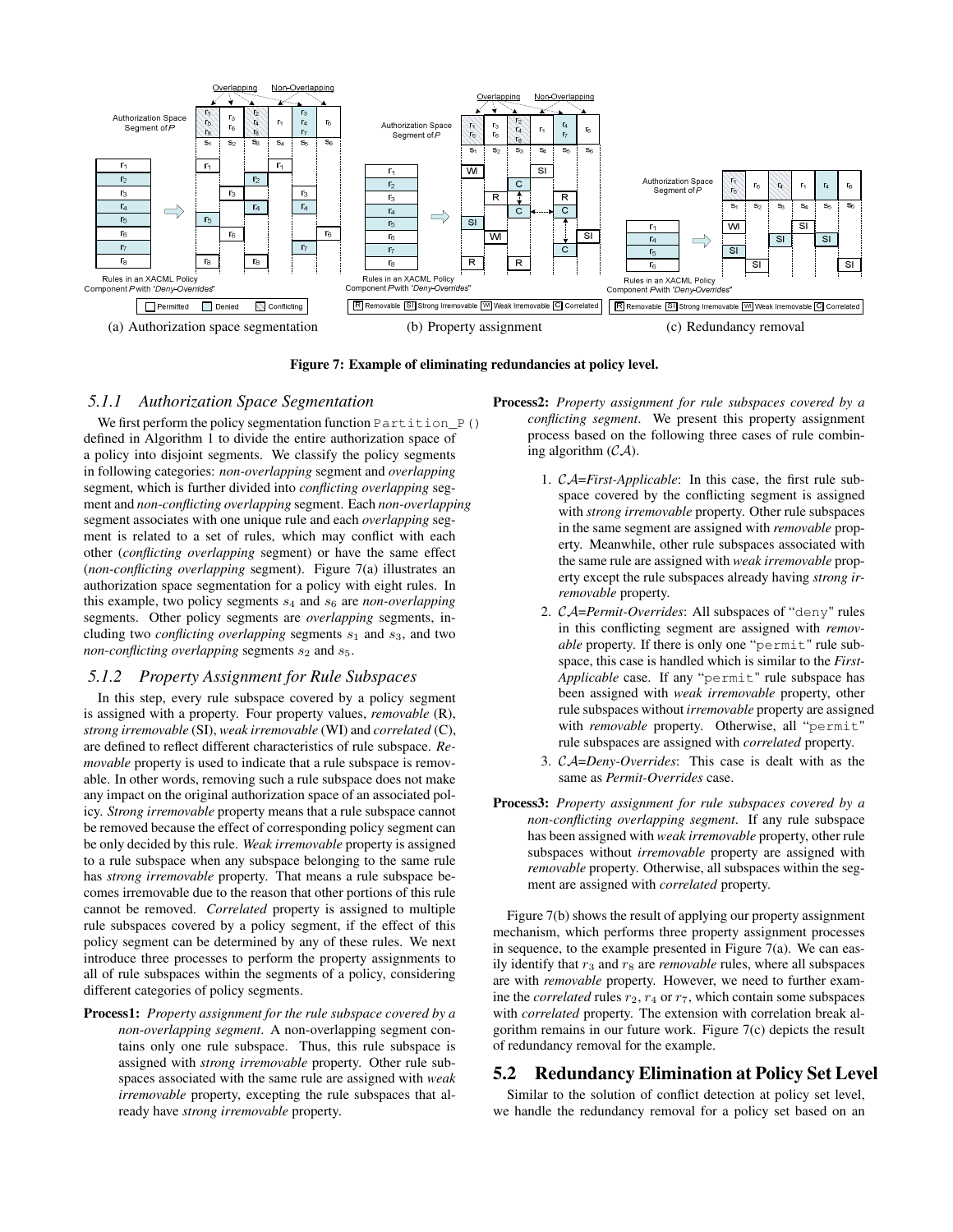XACML tree structure representation. If the children nodes of the policy set is a policy node in the tree, we perform

RedundancyEliminate\_P() function to eliminate redundancies. Otherwise, RedundancyEliminate\_PS() function is excused recursively to eliminate redundancy in a policy set component.

After each component of a policy set PS performs redundancy removal, the authorization space of PS can be then partitioned into disjoint segments by performing Partition() function. Note that, in the solution for conflict detection at policy set level, we aggregate authorization subspaces of each child node before performing space partition, because we only need to identify conflicts among children nodes to guide the selection of policy combining algorithms for the policy set. However, for redundancy removal at policy set level, both redundancies among children nodes and rule (leaf node) redundancies, which may exist across multiple policies or policy sets, should be discovered. Therefore, we keep the original segments of each child node and leverage those segments to generate the authorization space segments of PS. Figure 8 demonstrates an example of authorization space segmentation of a policy set  $PS$  with three children components  $P_1$ ,  $P_2$  and  $P_3$ . The authorization space segments of PS are constructed based on the original segments of each child component. For instance, a segment  $s_2$  of *PS* covers three policy segments  $P_1.s_1, P_2.s_1$  and  $P_3.s_2$ , where  $P_i.s_j$  denotes that a segment  $s_j$  belongs to a policy  $P_i$ .



**Figure 8: Example of authorization space segmentation at policy set level for redundancy discovery and removal.**

The property assignment step at policy set level is similar to the property assignment step at policy level, except that the policy combining algorithm *Only-One-Applicable* needs to be taken into consideration at policy set level. The *Only-One-Applicable* case is handled similar to the *First-Applicable* case. We first check whether the combining algorithm is applicable or not. If the combining algorithm is applicable, the only-applicable subspace is assigned with *strong irremovable* property. Otherwise, all subspaces within the policy set's segment are assigned with *removable* property.

After assigning properties to all segments of children components of PS, we next examine whether any child component is redundant. If a child component is redundant, this child component and all rules contained in the child component are removed from PS. Then, we examine whether there exist any redundant rules. In this process, the properties of all rule subspaces covered by a *removable* segment of a child component of PS needs to be changed to *removable*. Note that when we change the property of a *strong irremovable* rule subspace to *removable*, other subspaces in the same rule with dependent *weak irremovable* property need to be changed to *removable* correspondingly.

### **6. IMPLEMENTATION AND EVALUATION**

We have implemented a policy analysis tool called XAnalyzer in Java. Based on our policy anomaly analysis mechanism, it consists of four core components: segmentation module, effect constraint generation module, strategy mapping module, and property assignment module. The segmentation module takes XACML policies as an input and identifies the authorization space segments by partitioning the authorization space into disjoint subspaces. XAnalyzer utilizes APIs provided by *Sun* XACML implementation [4] to parse the XACML policies and construct Boolean encoding. JavaBDD [2], which is based on BuDDy package [1], is employed by XAnalyzer to support BDD representation and authorization space operations. The effect constraint generation module takes conflicting segments as an input and generates effect constraints for each conflicting segment. Effect constraints are generated based on strategies assigned to each conflicting segment. The strategy mapping module takes conflict correlation groups and effect constraints of conflicting segments as inputs and then maps assigned strategies to standard XACML combining algorithms for examined XACML policy components. The property assignment module automatically assigns corresponding property to each subspace covered by the segments of XACML policy components. The assigned properties are in turn utilized to identify redundancies.

| Table 2. AACINIL policies used for evaluation. |                              |            |                |  |  |  |  |  |
|------------------------------------------------|------------------------------|------------|----------------|--|--|--|--|--|
| <b>Policy</b>                                  | $\overline{\text{Rule}}(\#)$ | Policy (#) | Policy Set (#) |  |  |  |  |  |
| 1 (CodeA)                                      |                              | 2          |                |  |  |  |  |  |
| 2 (SamplePolicy)                               | 6                            | 2          |                |  |  |  |  |  |
| 3 (GradeSheet)                                 | 13                           |            |                |  |  |  |  |  |
| 4 (Pluto)                                      | 22                           |            |                |  |  |  |  |  |
| 5 (SyntheticPolicy-1)                          | 147                          | 30         |                |  |  |  |  |  |
| 6 (Continue-a)                                 | 312                          | 276        | 111            |  |  |  |  |  |
| 7 (Continue-b)                                 | 336                          | 305        | 111            |  |  |  |  |  |
| 8 (SyntheticPolicy-2)                          | 456                          | 65         | 40             |  |  |  |  |  |
| 9 (SyntheticPolicy-3)                          | 572                          | 114        | 75             |  |  |  |  |  |
| 10 (SyntheticPolicy-4)                         | 685                          | 188        | 84             |  |  |  |  |  |

Table 2: **YACMI** policies used for evaluation

We evaluated the efficiency and effectiveness of XAnalyzer for policy analysis on both real-life and synthetic XACML policies. Our experiments were performed on Intel Core 2 Duo CPU 3.00 GHz with 3.25 GB RAM running on Windows XP SP2. In our evaluation, we utilized five real-life XACML policies, which were collected from different sources. Three of the policies, *CodeA, Continue-a* and *Continue-b* are XACML policies used in [14]; among them, *Continue-a* and *Continue-b* are designed for a real-world Web application supporting a conference management. *GradeSheet* is utilized in [11]. The *Pluto* policy is employed in ARCHON<sup>2</sup> system, which is a digital library that federates the collections of physics with multiple degrees of meta data richness. Since it is hard to get a large volume of real-world policies due to the reason that they are often considered to be highly confidential, we generated four large synthetic policies *SyntheticPolicy-1*, *SyntheticPolicy-2*, *SyntheticPolicy-3* and *SyntheticPolicy-4* for further evaluating the performance and scalability of our tool. We also use *SamplePolicy*, which is the example XACML policy represented in Figure 1, in our experiments. Table 2 summarizes the basic information of each policy including the number of rules, the number of policies, and the number of policy sets.

We conducted two separate sets of experiments for the evaluation of conflict detection approach and the evaluation of redundancy removal approach, respectively. Also, we performed evaluations at both policy level and policy set level. Table 3 summarizes our evaluation results.

**[Evaluation of Conflict Detection]**: Time required by XAnalyzer

<sup>2</sup>http://archon.cs.odu.edu/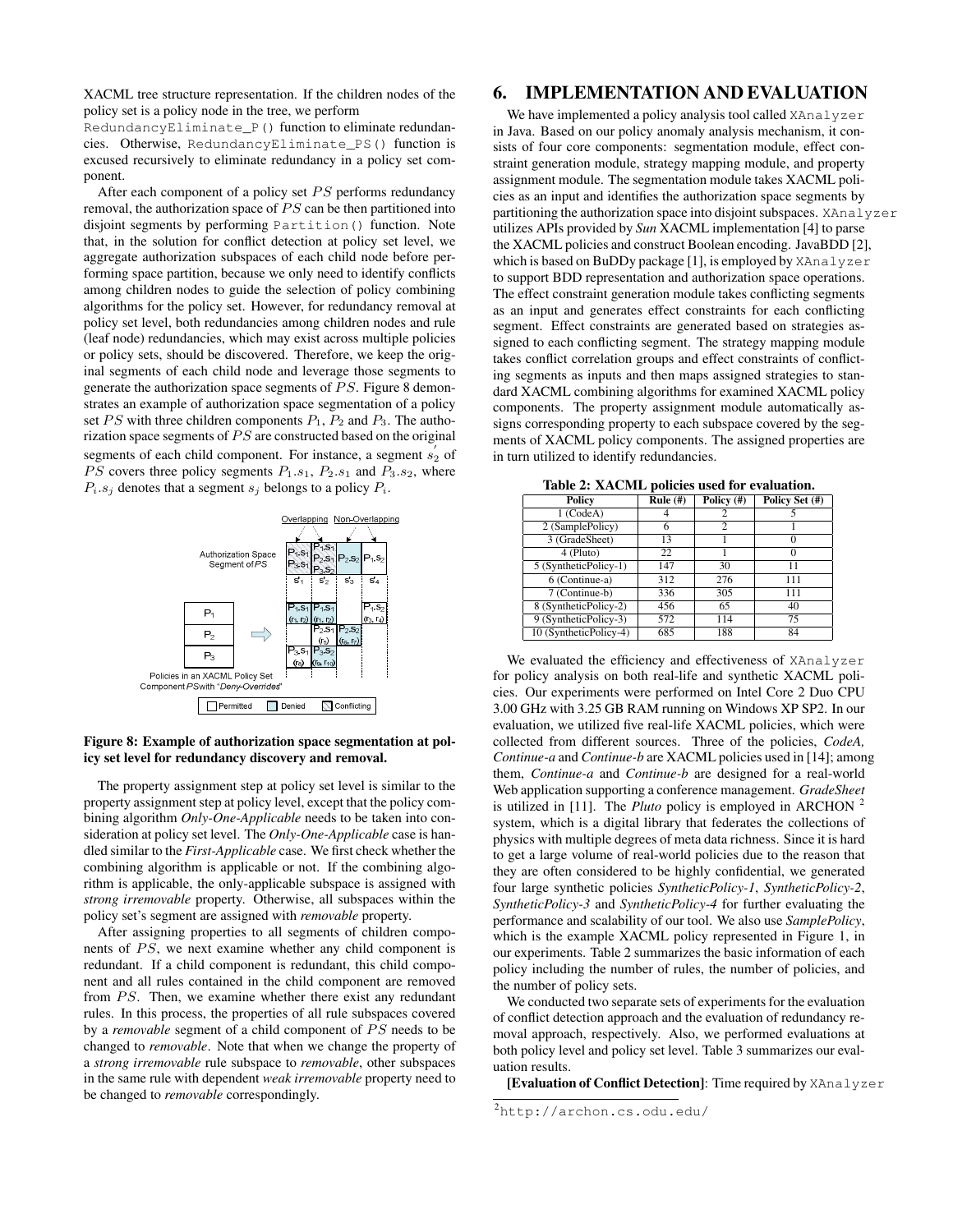| Policy                 | <b>Partitions</b> | <b>BDD</b>   | <b>Conflict Detection</b> |                     |         | <b>Redundant Removal</b> |                     |         |  |
|------------------------|-------------------|--------------|---------------------------|---------------------|---------|--------------------------|---------------------|---------|--|
|                        | (# )              | Nodes $(\#)$ | Policy Level(#)           | Policy Set Level(#) | Time(s) | Policy Level(#)          | Policy Set Level(#) | Time(s) |  |
| $1$ (CodeA)            |                   | 16           |                           |                     | 0.082   |                          |                     | 0.087   |  |
| 2 (SamplePolicy)       |                   | 34           |                           |                     | 0.090   |                          |                     | 0.095   |  |
| 3 (GradeSheet)         | 18                | 45           |                           |                     | 0.098   |                          |                     | 0.113   |  |
| 4 (Pluto)              | 34                | 78           |                           |                     | 0.136   |                          |                     | 0.147   |  |
| 5 (SyntheticPolicy-1)  | 205               | 112          |                           | 14                  | 0.329   |                          |                     | 0.158   |  |
| 6 (Continue-a)         | 439               | 135          |                           |                     | 0.583   | 10                       |                     | 0.214   |  |
| 7 (Continue-b)         | 468               | 146          | 10                        | 21                  | 0.635   | 12                       | h                   | 0.585   |  |
| 8 (SyntheticPolicy-2)  | 523               | 209          | 29                        |                     | 0.896   | 14                       |                     | 0.623   |  |
| 9 (SyntheticPolicy-3)  | 614               | 227          | 39                        | 19                  | 0.948   | 16                       | Q                   | 0.672   |  |
| 10 (SyntheticPolicy-4) | 814               | 265          | 56                        | 19                  | 1.123   | 21                       | 11                  | 0.803   |  |

**Table 3: Conflict detection and redundancy removal algorithms evaluation.**



#### **Figure 9: Evaluation of redundancy removal approach.**

for conflict detection highly depends upon the number of segments generated for each XACML policy. The increase of the number of segments is proportional to the number of components contained in an XACML policy. From Table 3, we observe that XAnalyzer performs fast enough to handle larger size XACML policies, even for some complex policies with multiple levels of hierarchies along with hundreds of rules, such as two real-life XACML policies *Continuea* and *Continue-b* and four synthetic XACML policies. The time trends observed from Table 3 are promising, and hence provide the evidence of efficiency of our conflict detection approach.

**[Evaluation of Redundancy Removal]**: In the second set of experiments, we evaluated our redundancy analysis approach based on those experimental XACML policies. The evaluation results shown in Table 3 also indicate the efficiency of our redundancy analysis algorithm. Moreover, we conducted the evaluation of effectiveness by comparing our redundancy analysis approach with *traditional* redundancy analysis approach [7, 22], which can only identify redundancy relations between *two* rules. Figure 9 depicts the results of our comparison experiments. From Figure 9, we observed that XAnalyzer could identify that an average of 6.2% of total rules are redundant. However, *traditional* redundancy analysis approach could only detect an average 3.7% of total rules as redundant rules. Therefore, the enhancement for redundancy elimination was clearly observed by our redundancy analysis approach compared to *traditional* redundancy analysis approach in our experiments.

# **7. RELATED WORK**

Many research efforts have been devoted to XACML. However, most existing research work focus on modeling and verification of XACML policies [6, 12, 17, 14, 19]. None of them dealt with anomaly analysis in XACML policies. We discuss a few of those work here.

In [12], the authors formalized XACML policies using a process algebra known as Communicating Sequential Processes (CSP). This work utilizes a model checker to formally verify properties of policies, and to compare access control policies with each other. Fisler et al. [14] introduced an approach to represent XACML policies with Multi-Terminal Binary Decision Diagrams (MTBDDs). A policy analysis tool called Margrave was developed. Margrave can verify XACML policies against the given properties and perform change-impact analysis based on the semantic differences between the MTBDDs representing the policies. Ahn et al. [6] presented a formalization of XACML using answer set programming (ASP), which is a recent form of declarative programming, and leveraged existing ASP reasoners to conduct policy verification.

Several work presenting policy analysis tools with the goal of detecting policy anomalies in firewall are closely related to our work. Al-Shaer et al. [7] designed a tool called Firewall Policy Advisor which can only detect *pairwise* anomalies in firewall rules. Yuan et al. [28] presented a toolkit, FIREMAN, which can detect anomalies among *multiple* firewall rules by analyzing the relationships between *one* rule and the collections of packet spaces derived from all preceding rules. However, the anomaly detection procedures of FIREMAN are still incomplete [8]. Our tool, XAnalyzer, could conduct a complete examination of policy anomaly and provide more accurate anomaly diagnosis information for policy analysis. On the other hand, as we discussed previously, XACML policy and firewall policy have some significant distinctions. Hence, directly applying prior policy anomaly analysis approaches to XACML are not suitable.

Some XACML policy evaluation engines, such as *Sun* PDP [4] and XEngine [21], have been developed to handle the process of evaluating whether a request satisfies an XACML policy. During the process of policy enforcement, conflicts can be checked if a request matches multiple rules having different effects, and then conflicts are resolved by applying predefined combining algorithms in the policy. In contrast, our tool XAnalyzer focuses on policy analysis at policy *design* time. XAnalyzer can identify all conflicts within a policy and help policy designers select appropriate combining algorithms for conflict resolution prior to the policy enforcement. Additionally, XAnalyzer has the capability of discovering and eliminating policy redundancies that cannot be dealt with by policy evaluation engines.

Some work addressed the general conflict resolution mechanisms for access control including Fundulaki et al. [15], Fisler et al. [14] and Jajodia et al. [18]. Especially, Li et al. [20] proposed a policy combining language PCL, which can be utilized to specify a variety of user-defined combining algorithms for XACML. These conflict resolution mechanisms can be accommodated in our fine-grained conflict resolution framework.

Other related work includes XACML policy integration [24, 25, 26] and XACML policy optimization [21, 23]. Since anomaly discovery and resolution are challenging issues in policy integration and redundancy elimination can contribute in policy optimization, all of those related work are orthogonal to our work.